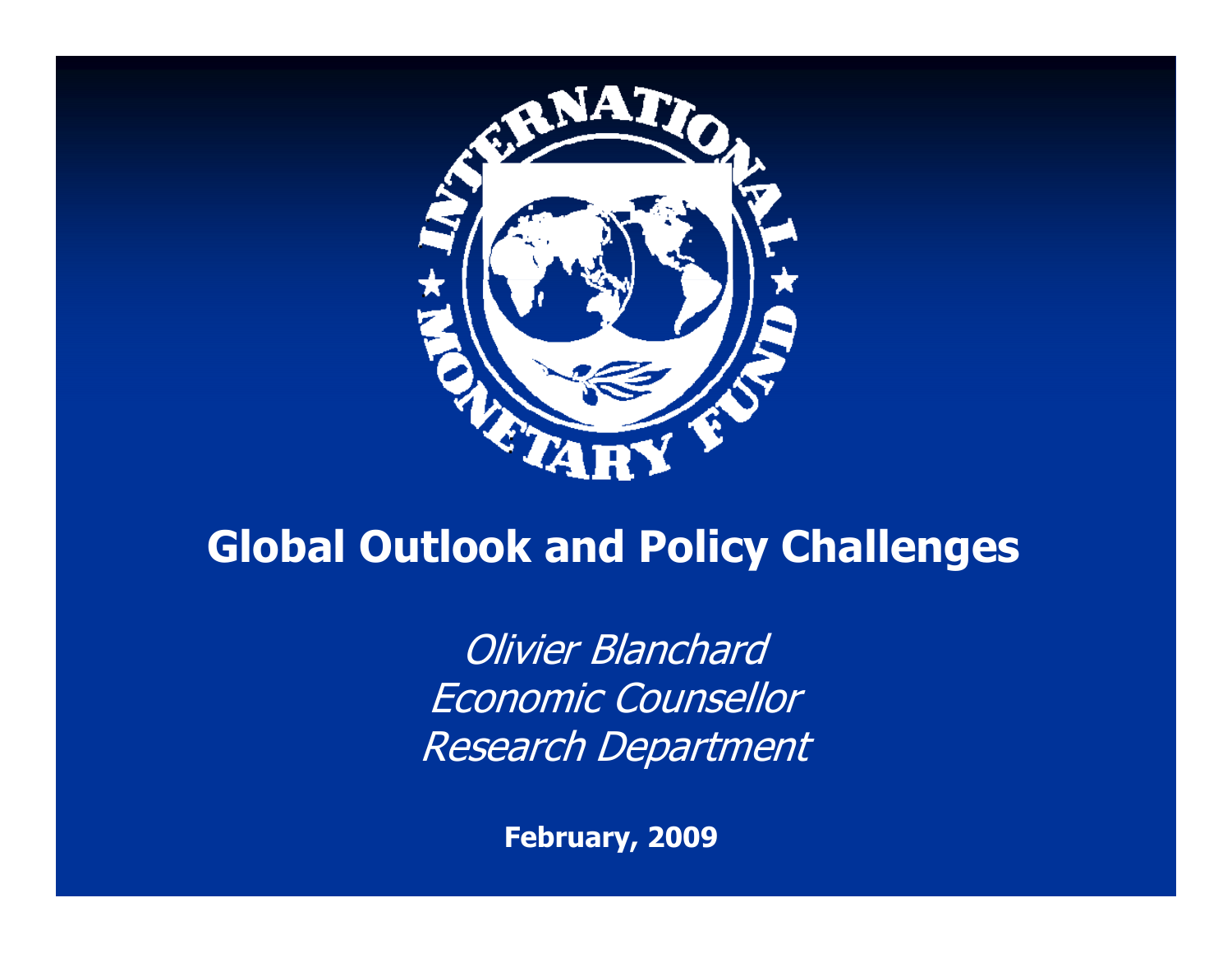**Global Outlook Has Deteriorated, but Modest Turnaround Anticipated with Policy Stimulus Turnaround Anticipated with Policy Stimulus**

#### **WEO Real GDP Growth Projections WEO Real GDP Growth Projections**

(In percent change from a year earlier)

|               | U.S.           | <b>Euro</b> | <b>Japan</b> | China  | India  | <b>World</b> |
|---------------|----------------|-------------|--------------|--------|--------|--------------|
| 2009 (Jan.09) | $-1.6$         | $-2.0$      | $-2.6$       | 6.7    | 5.1    | 0.5          |
| 2009 (Nov.08) | $-0.7$         | $-0.5$      | $-0.2$       | 8.5    | 6.3    | 2.2          |
| <b>Change</b> | $-0.9$         | $-1.5$      | $-2.4$       | $-1.8$ | $-1.2$ | $-1.7$       |
| 2010 (Jan.09) | 1.6            | 0.2         | 0.6          | 8.0    | 6.5    | 3.0          |
| 2010 (Nov.08) | 1.5            | 0.9         | 1.1          | 9.5    | 6.8    | 3.8          |
| <b>Change</b> | $\mathbf{0.1}$ | $-0.7$      | $-0.5$       | $-1.5$ | $-0.3$ | $-0.8$       |

Source: IMF, World Economic Outlook.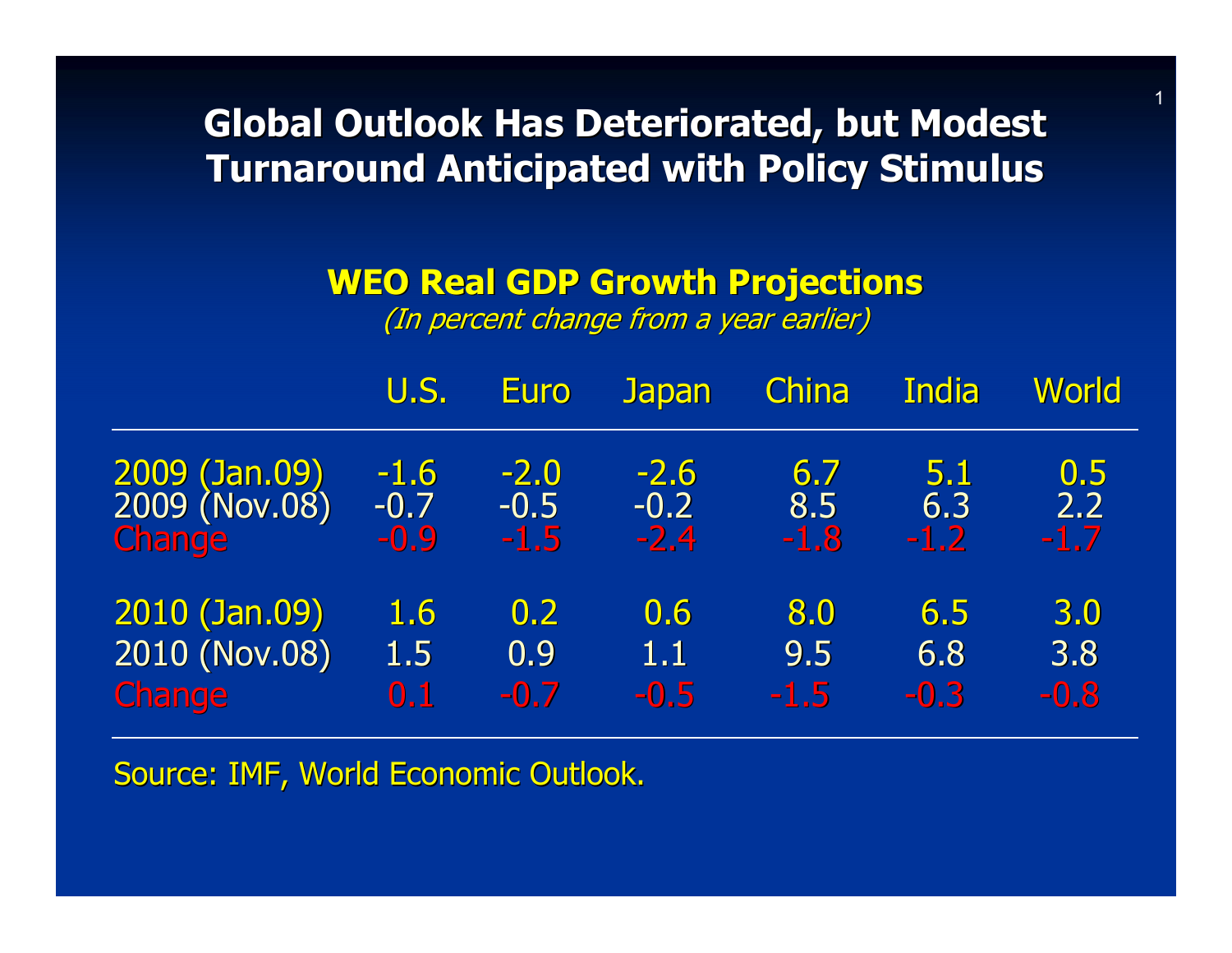#### **Deteriorated Outlook Reflects Abrupt Fall in Industrial Activity and Global Trade**

**Industrial Production**

(Annualized percent change of 3mma over previous 3mma)

**Merchandise Exports**

(Annualized percent change of 3mma over previous 3mma)

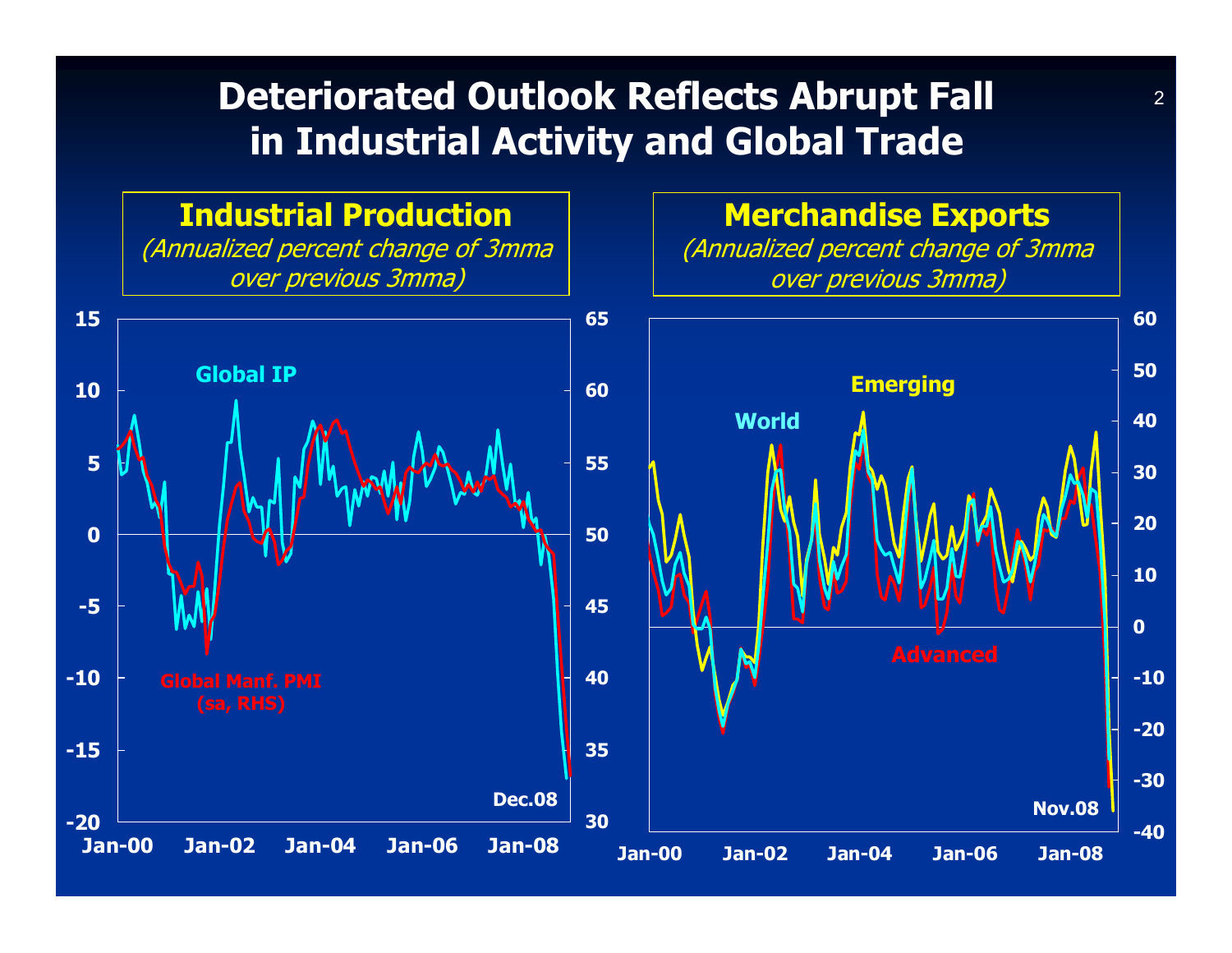**Behind the Forecasts—Advanced Economies**

Causes of the collapse of output: Continued financial crisis.

**Less through direct effects (so far) of credit crunch.** 

**Than through indirect effects** 

Lower wealth

Collapsing confidence

Wait and see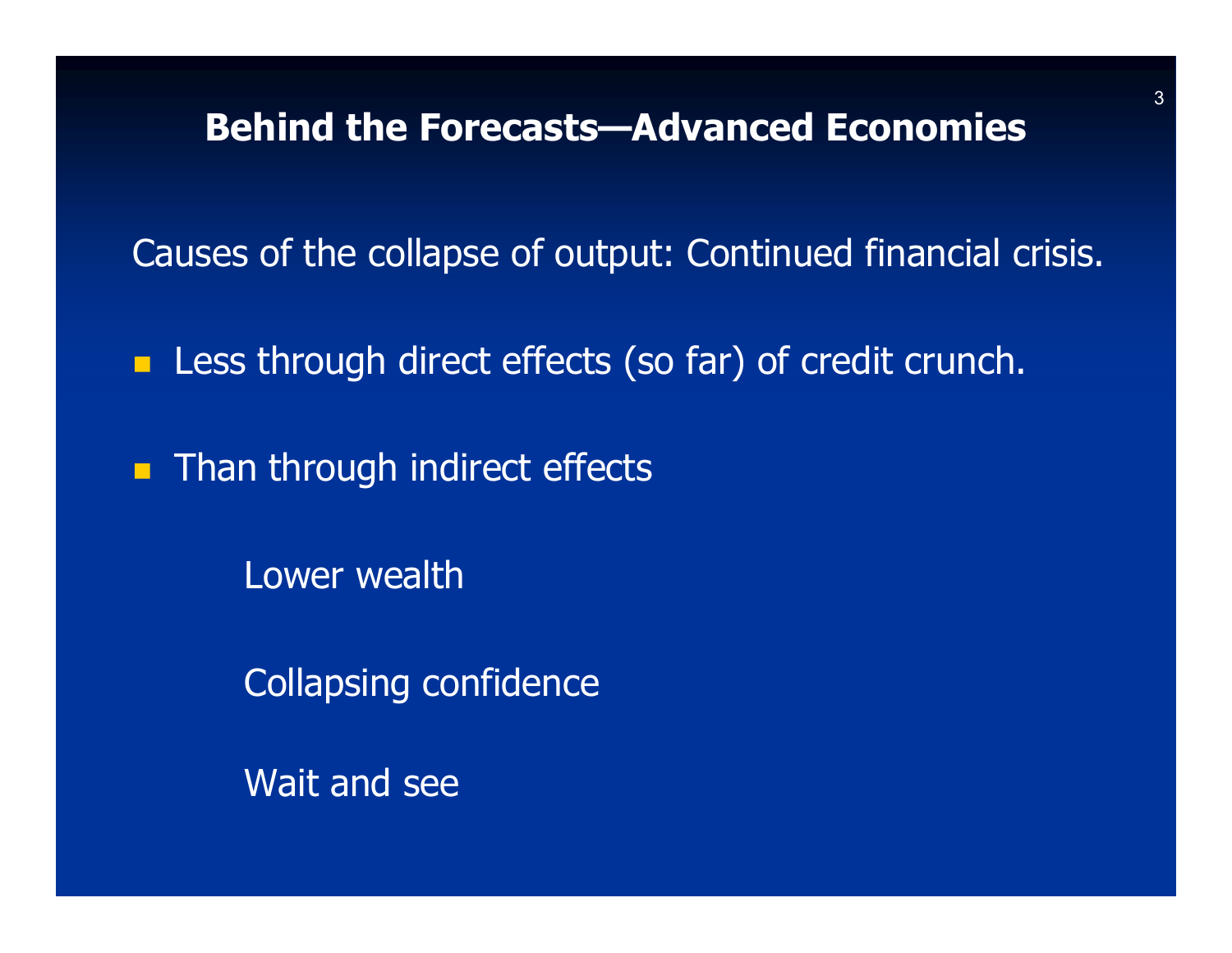#### **Fall in Stock Markets and Consumer Confidence**



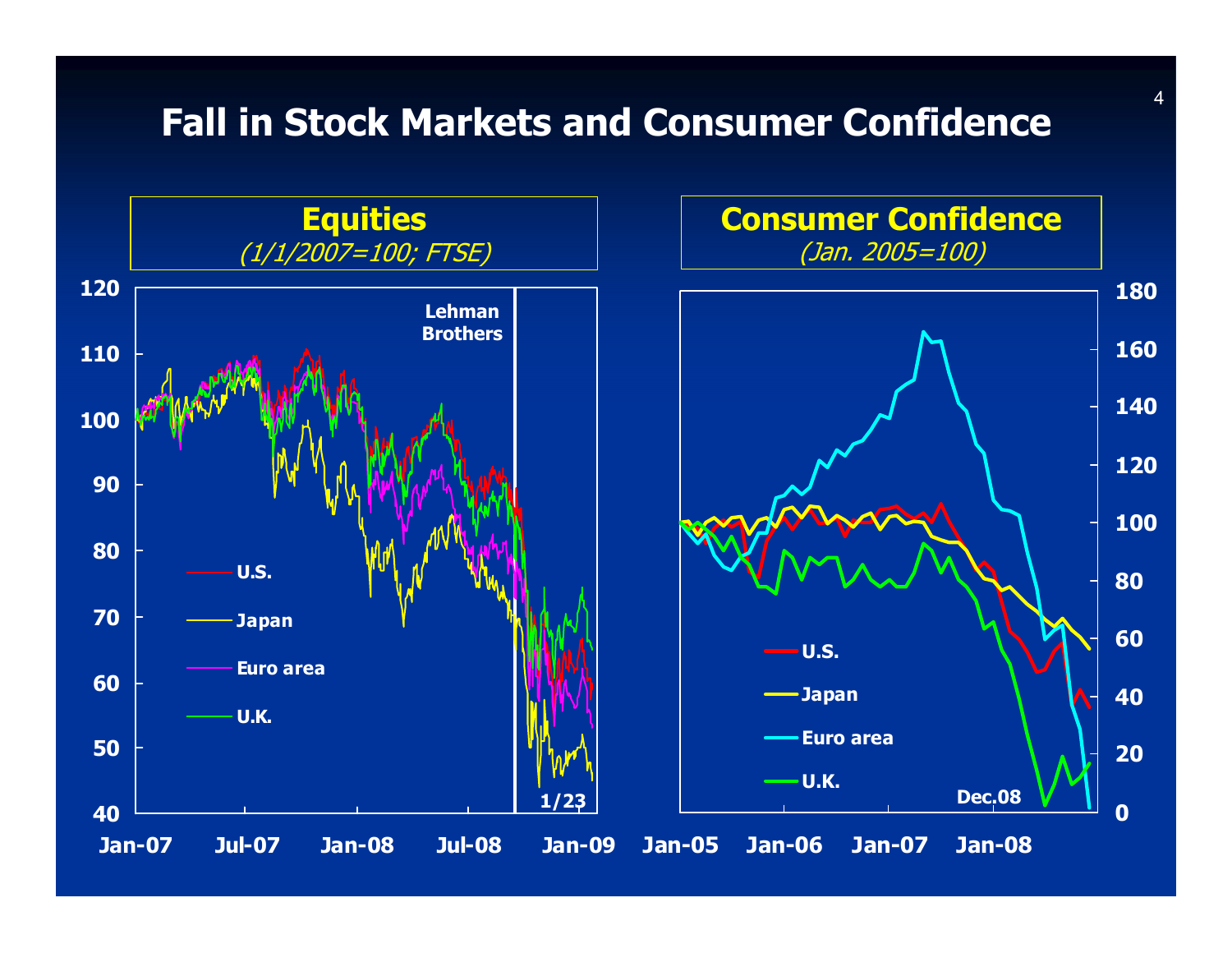#### **Behind the Forecasts—Emerging Economies**

Three Major Shocks:

 $\blacksquare$ Declining External Demand and Exports.

 $\blacksquare$ Tighter Credit (External Financing).

**Lower Commodity Prices.**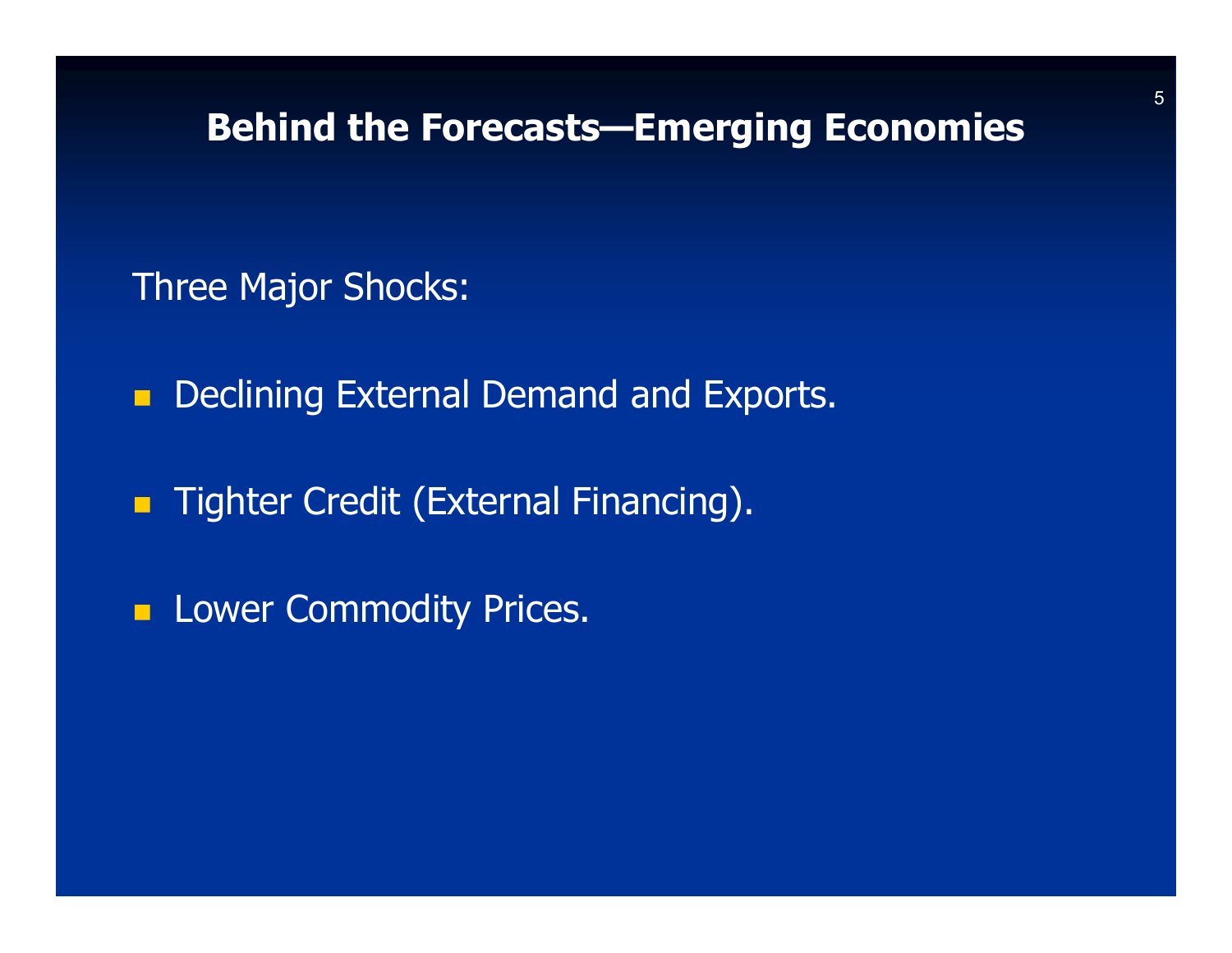#### **Emerging Economies Growth Slowed By Falling Exports and Industrial Production**

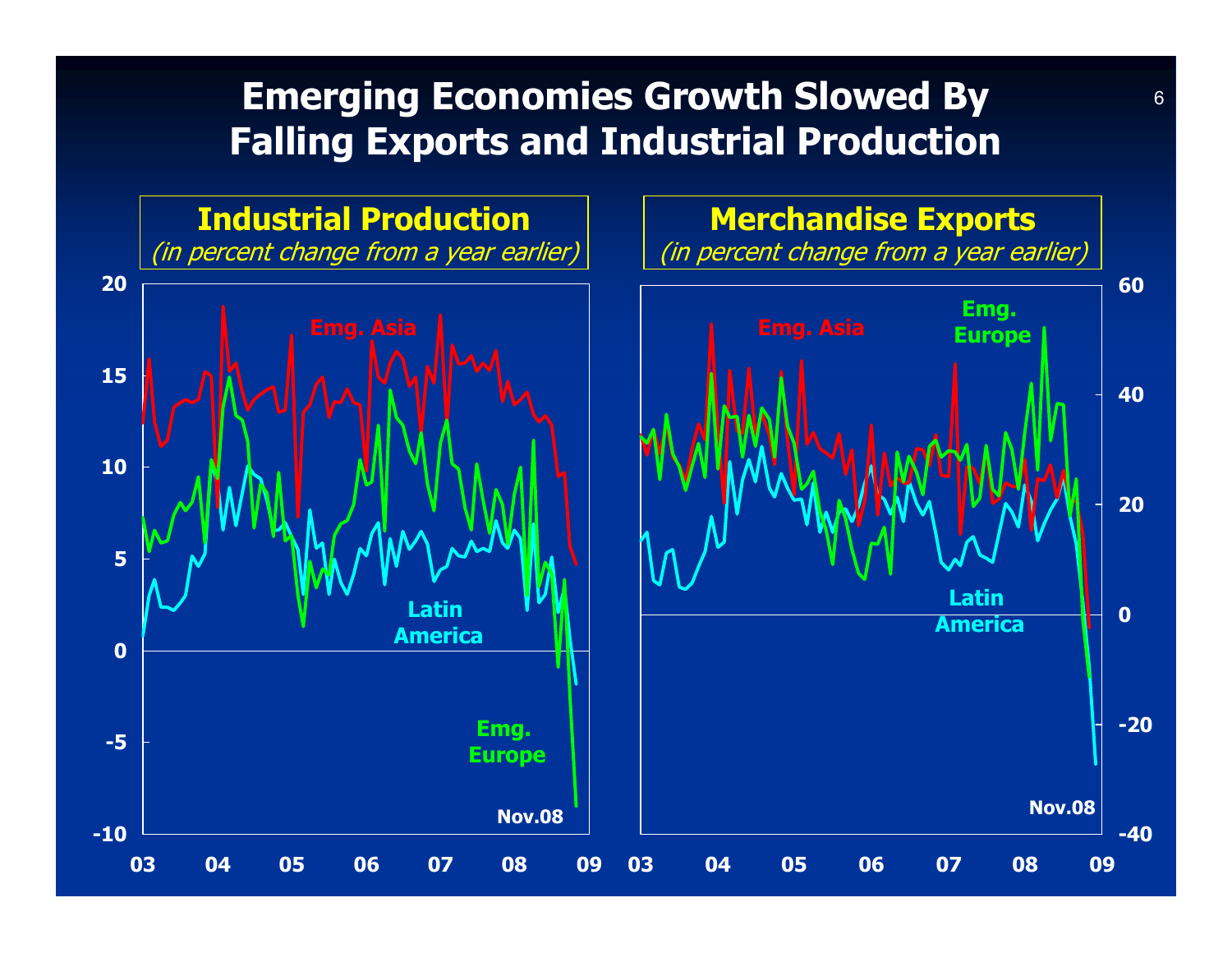#### **Sharply Lower Commodity Prices**

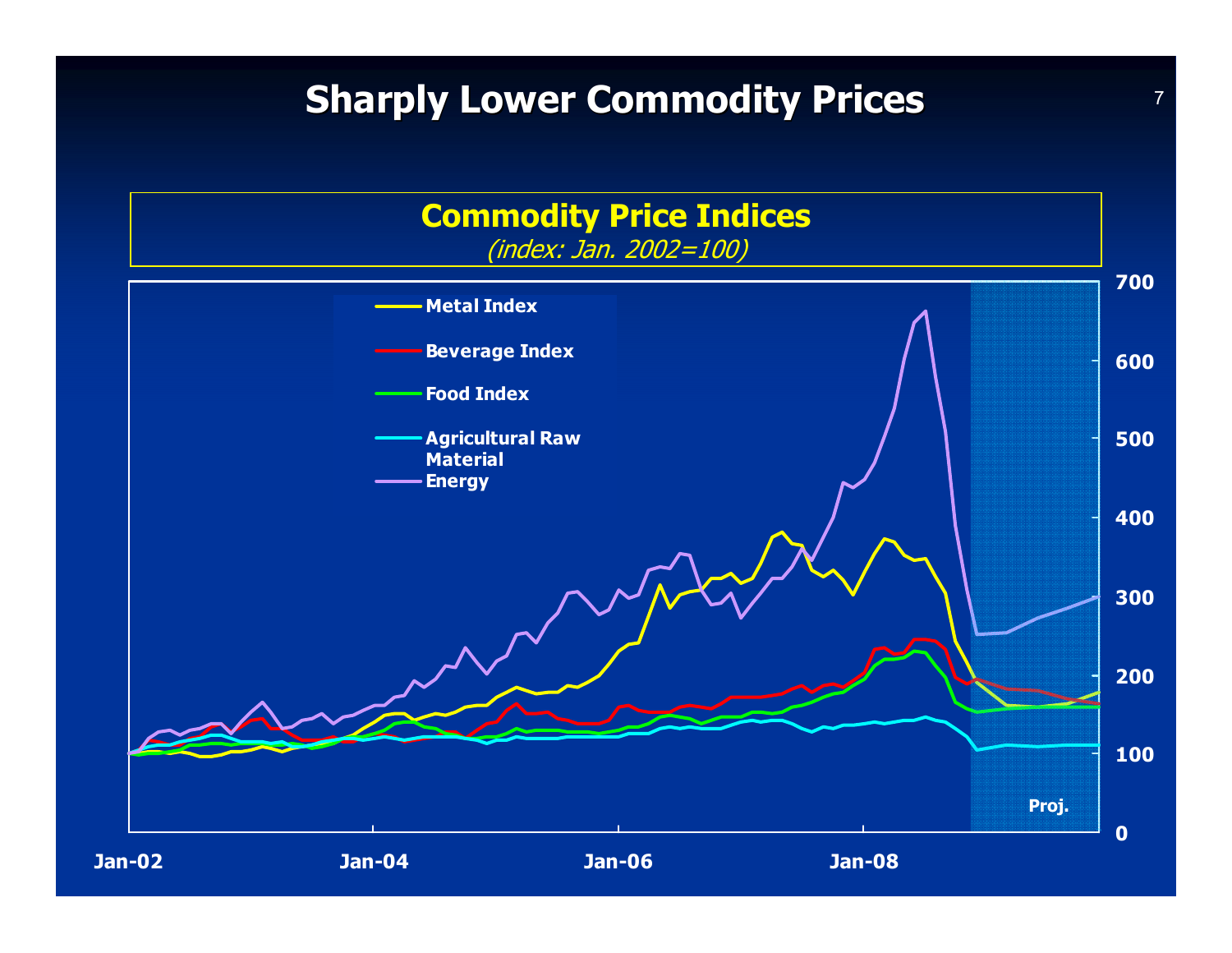#### **External Financing Pressures External Financing Pressures**

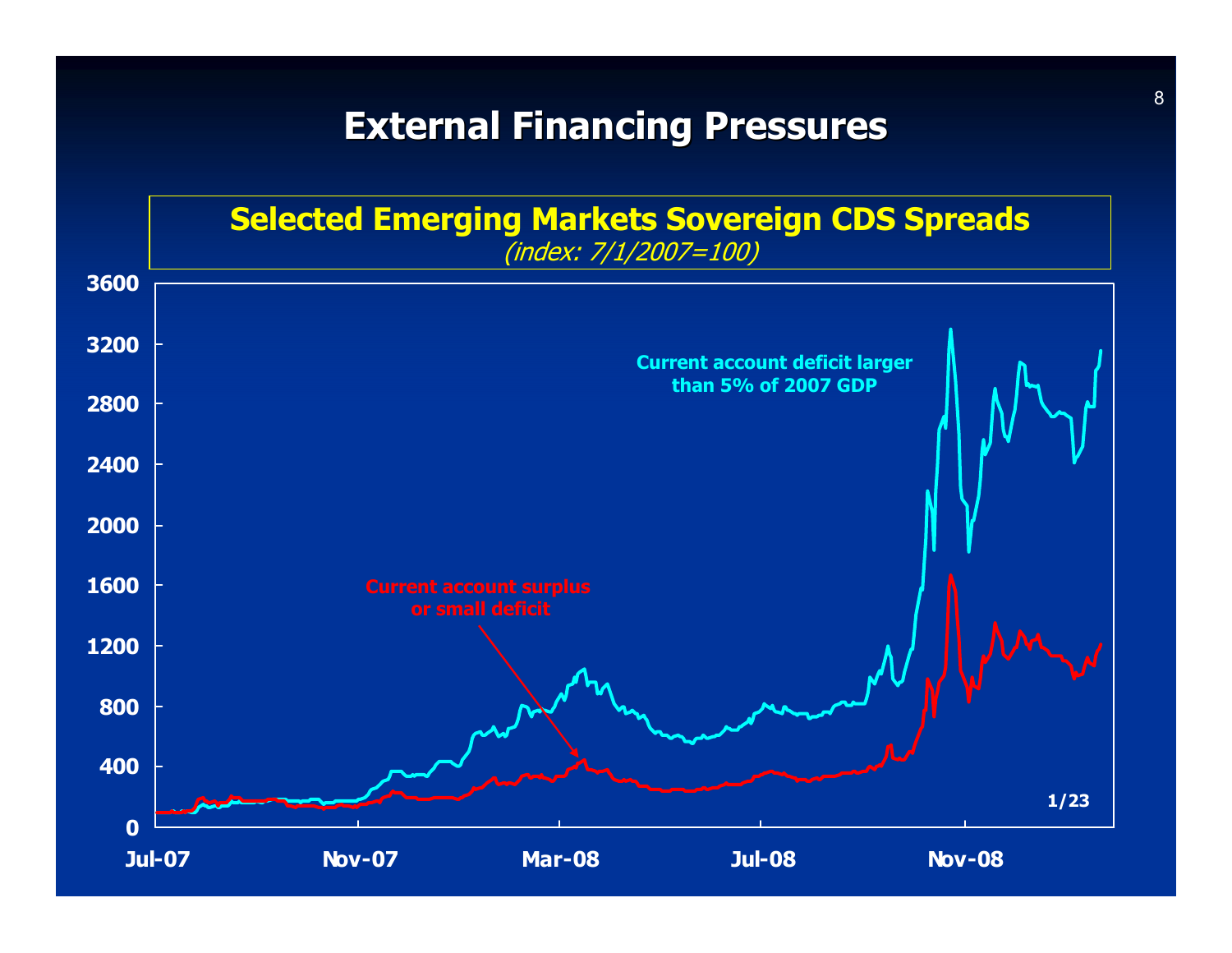**Syndicated lending to emerging markets has contracted sharply as banks delever** 

#### **Syndicated Lending to Emerging Markets (in billions of U.S. dollars)**



Source: Dealogic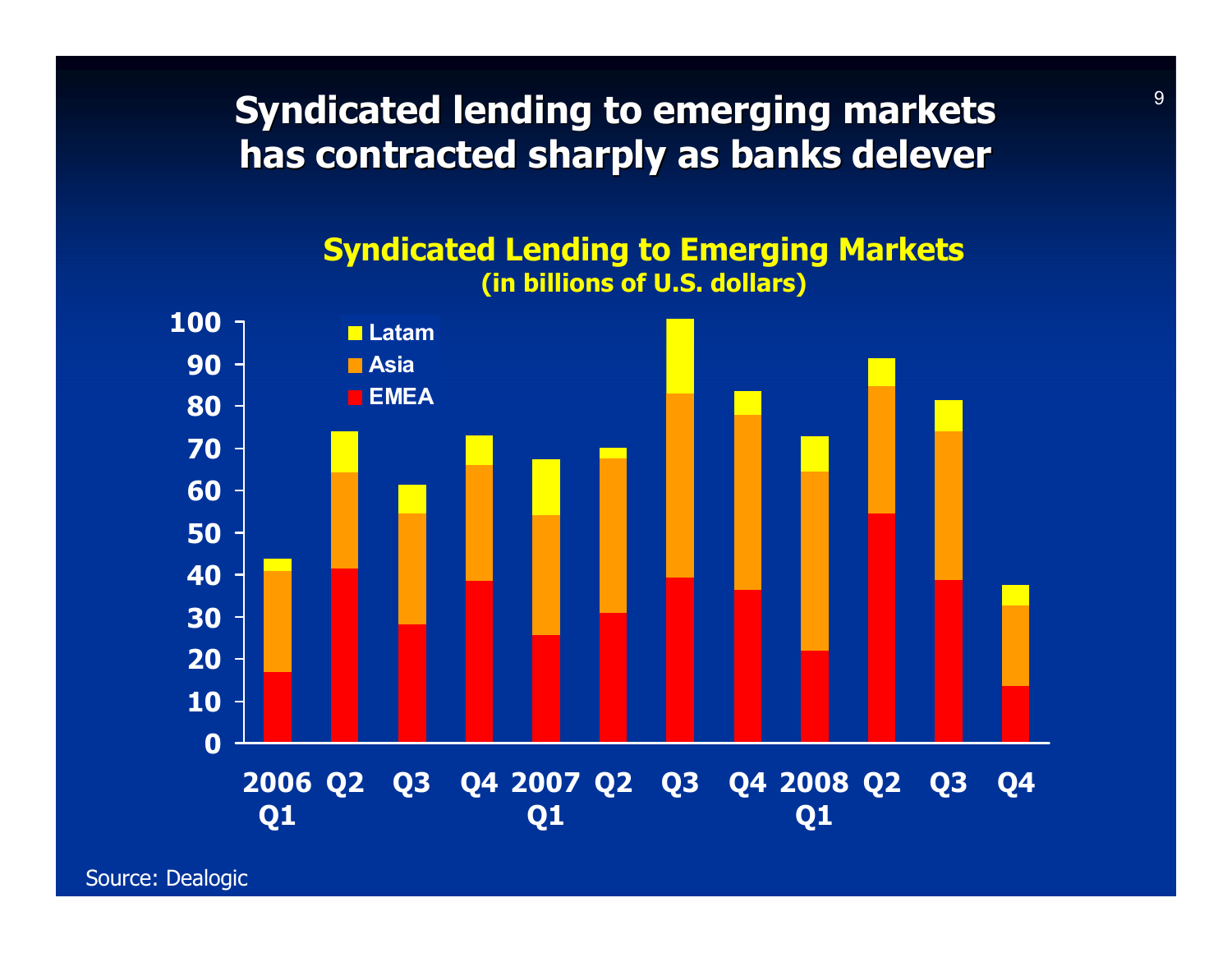#### **Market-based financing tighter with home bias**



Source: Dealogic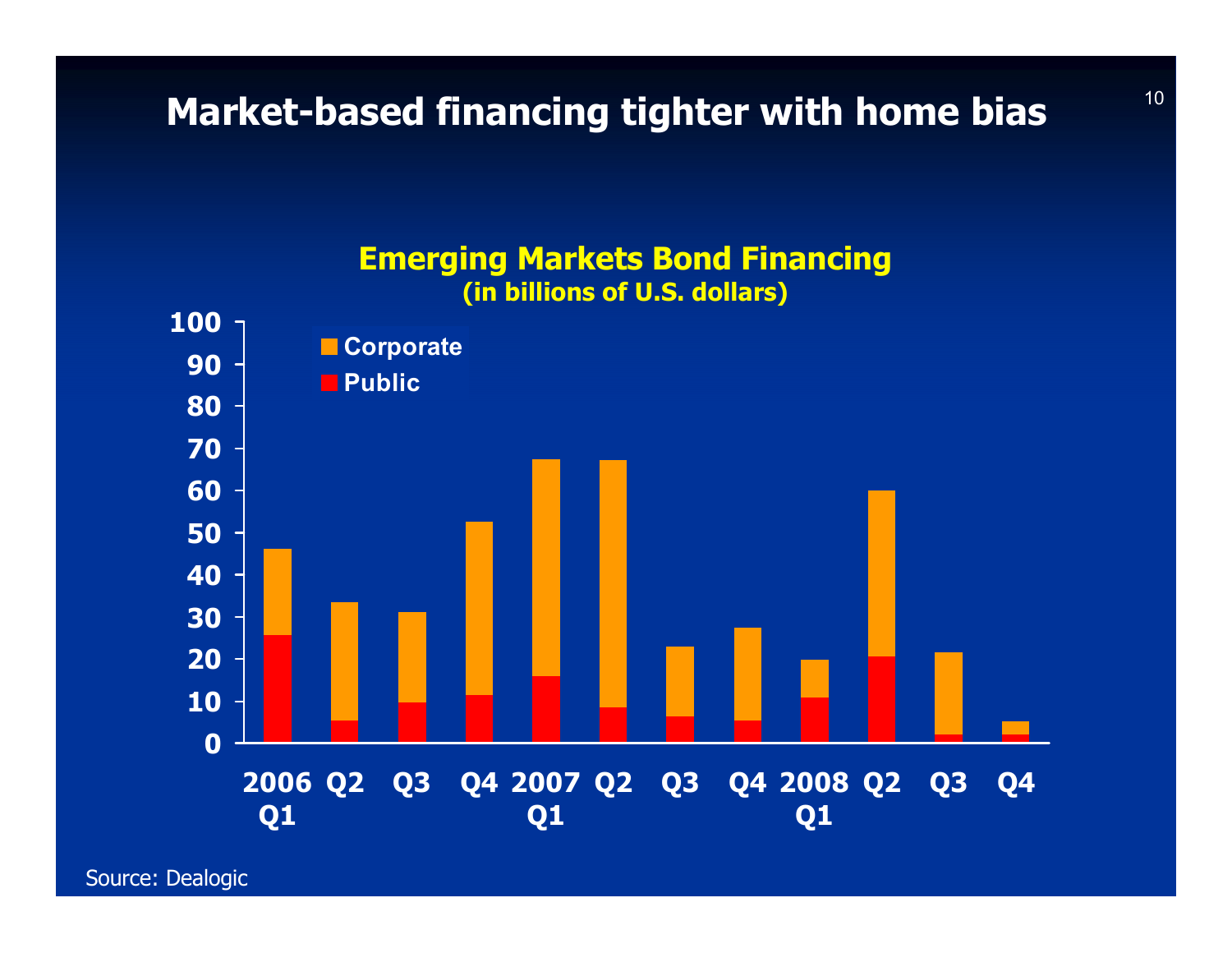#### **Emerging Market Corporates will have Large Rollover Needs in Coming Years Needs in Coming Years**

11



Source: Dealogic, Bloomberg, Staff Estimates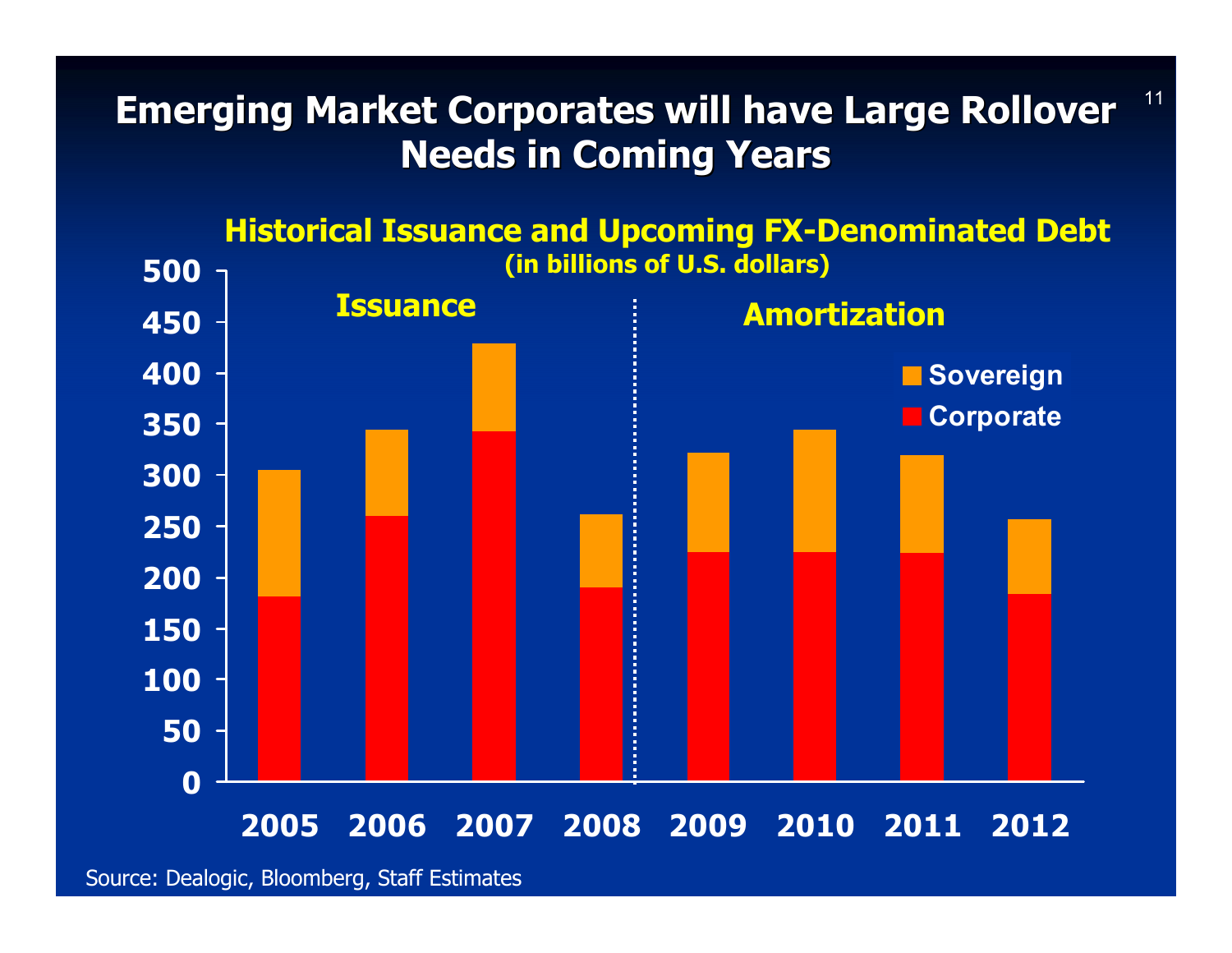#### **Policy Challenges—Advanced Economies**

**Need to decrease uncertainty and tail risk** 

- **Need to repair financial system, get credit going** 3 legs, but only 1 working
- **n** May need to substitute / do it yourself for some time Central banks and "credit easing"
- **Need to boost demand (fiscal stimulus)** Spending more than general tax cuts, higher multipliers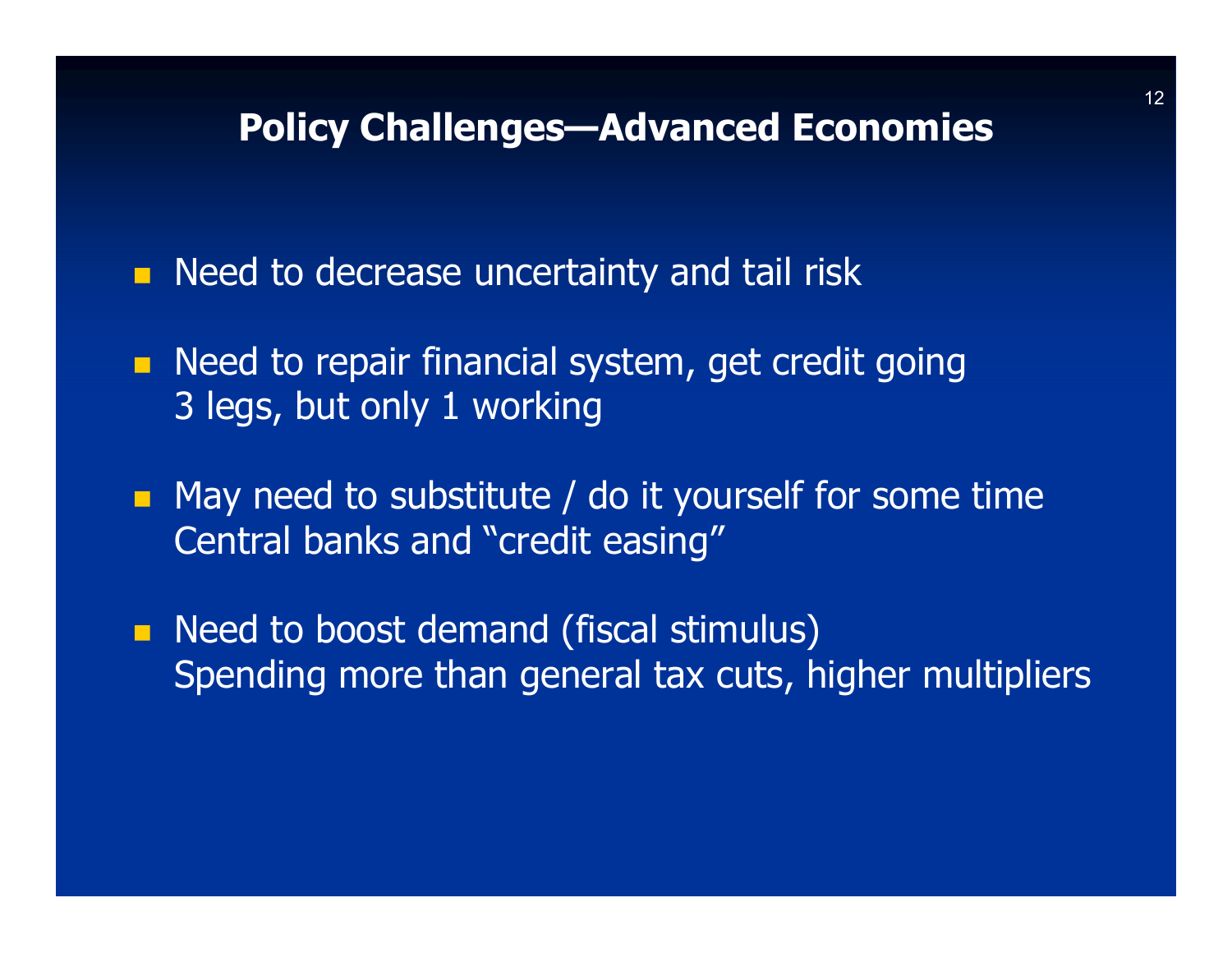#### **Clarifying Asset Prices and Capital Adequacy**



Source: Bloomberg, L.P.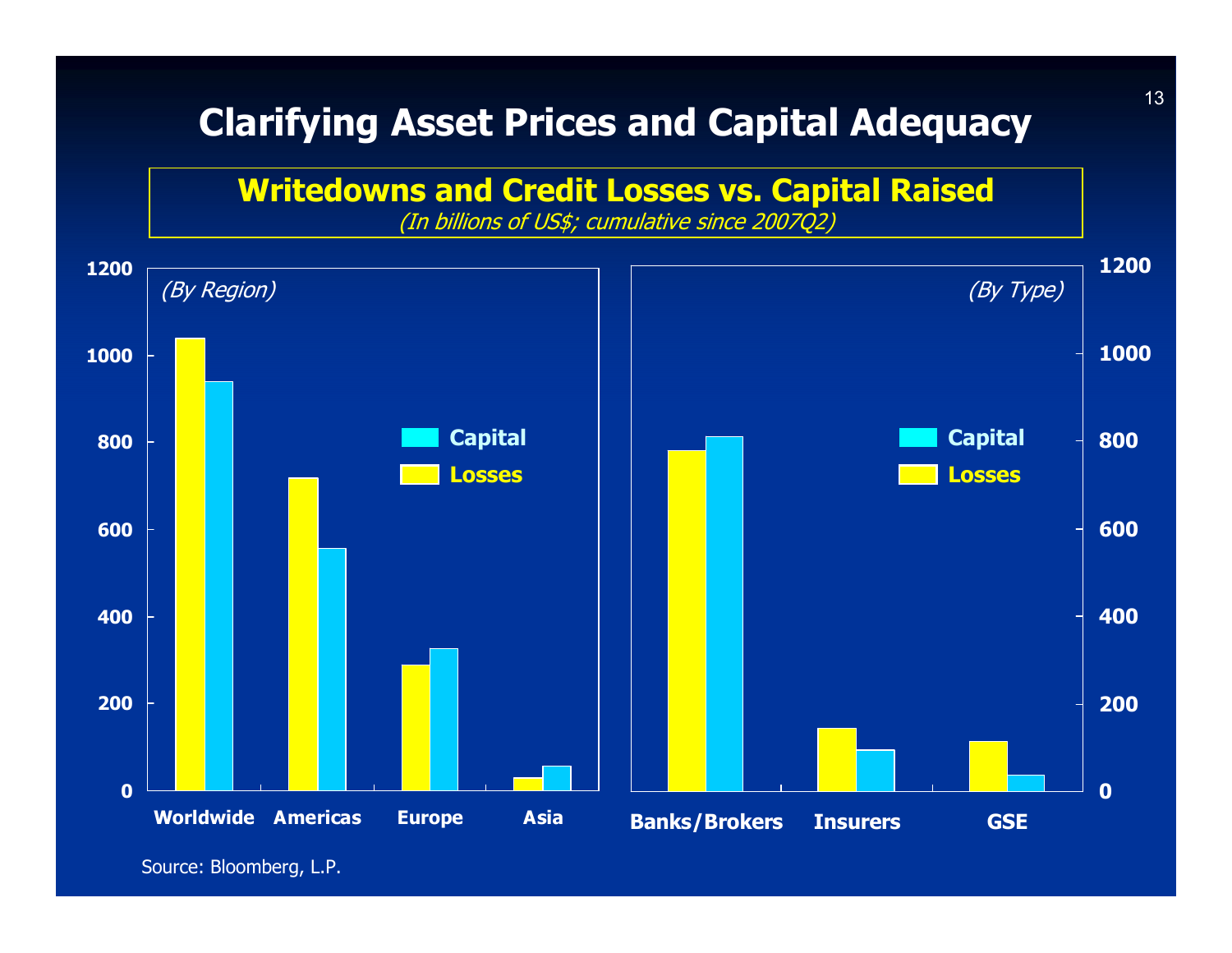#### **Counteracting Portfolio Shifts through "Credit Easing"**



14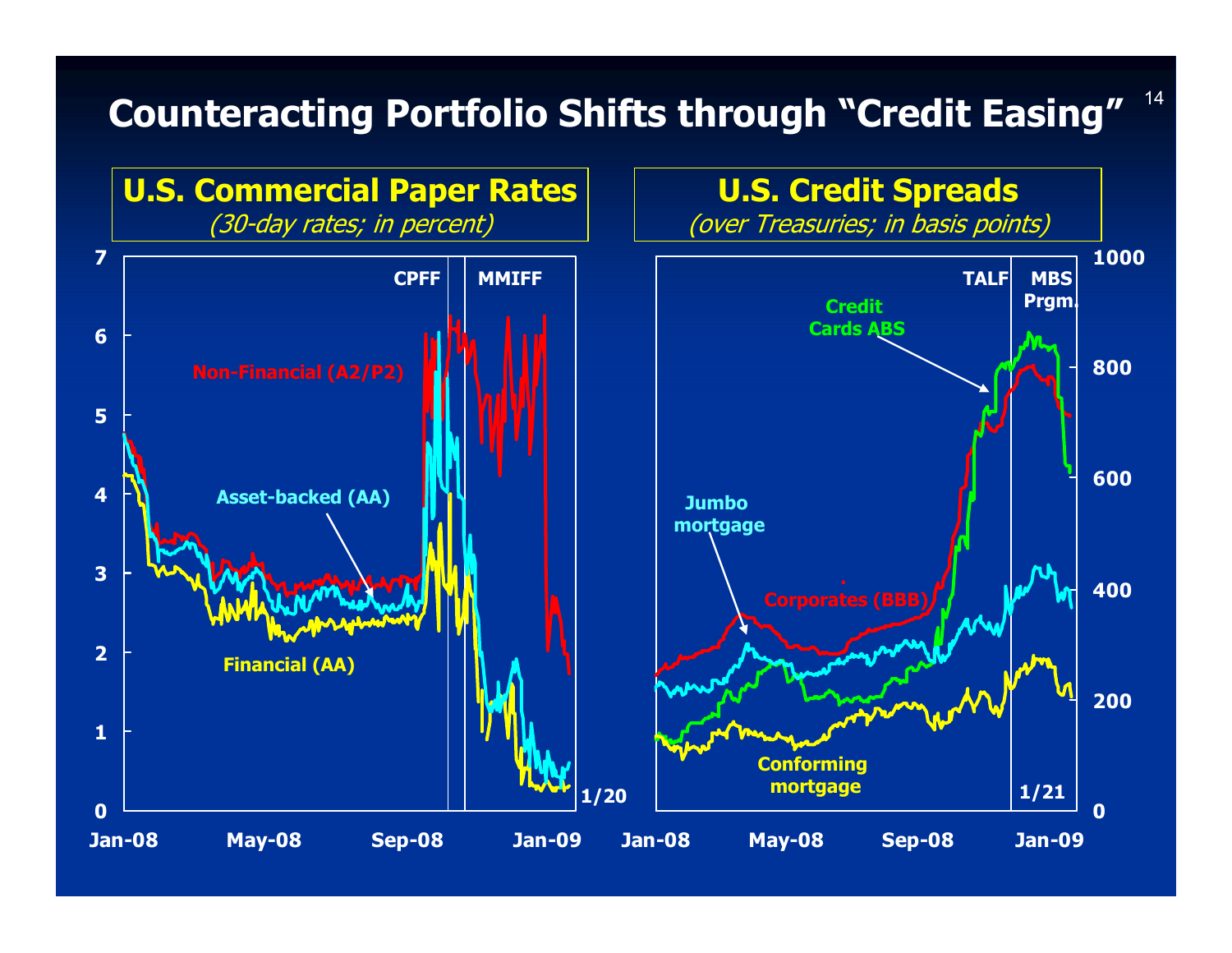## **Global Growth and Contributions of Fiscal Stimulus 1/**

15



<sup>1/</sup> GIMF simulation; fiscal shock based on G-20 fiscal packages plus two-year monetary accommodation.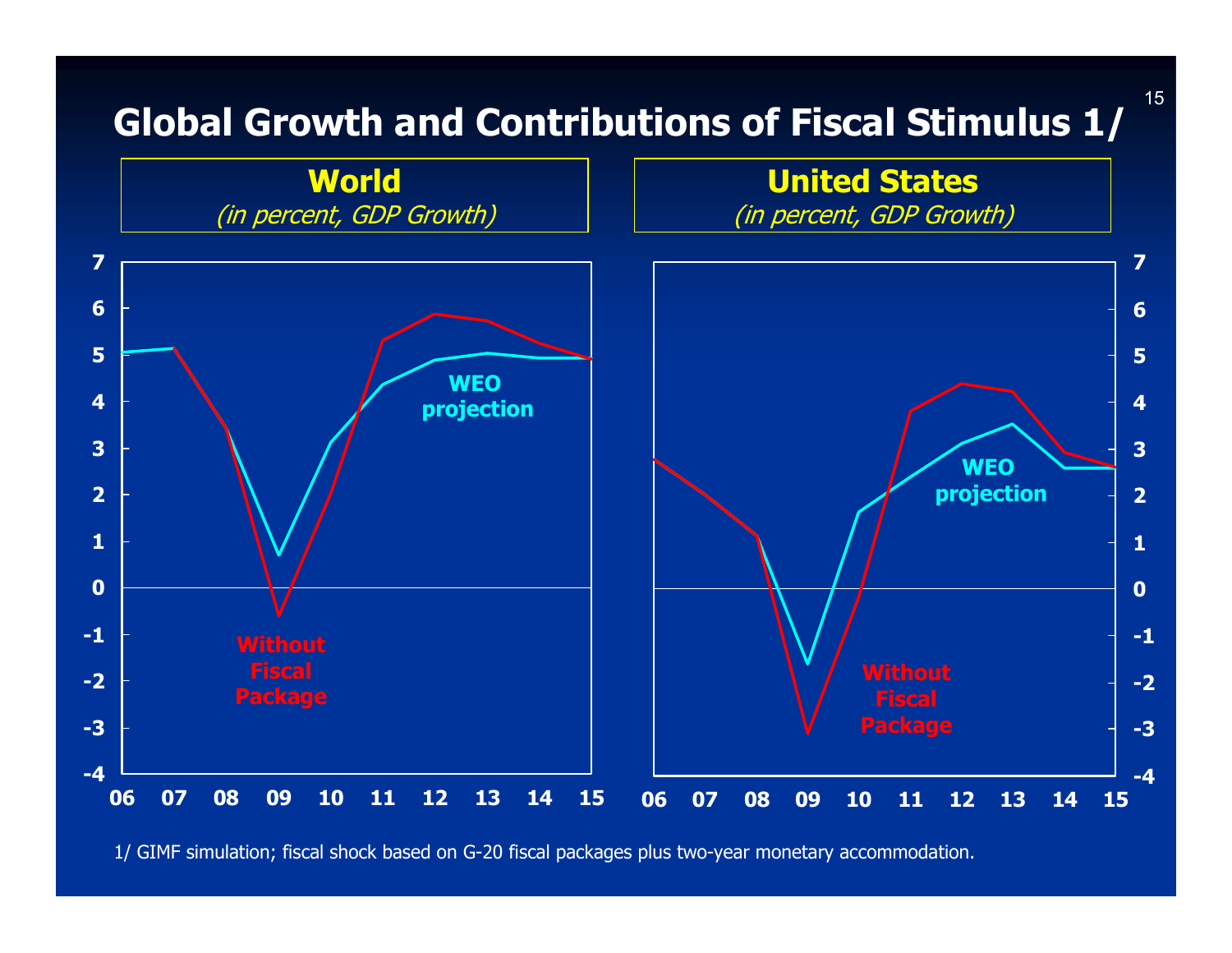#### **Policy Challenges—Advanced Economies**

- Big challenge if long rates go up (sustainability concern), then much of the positive effects is offset
- **Need well defined, credible medium-run plans**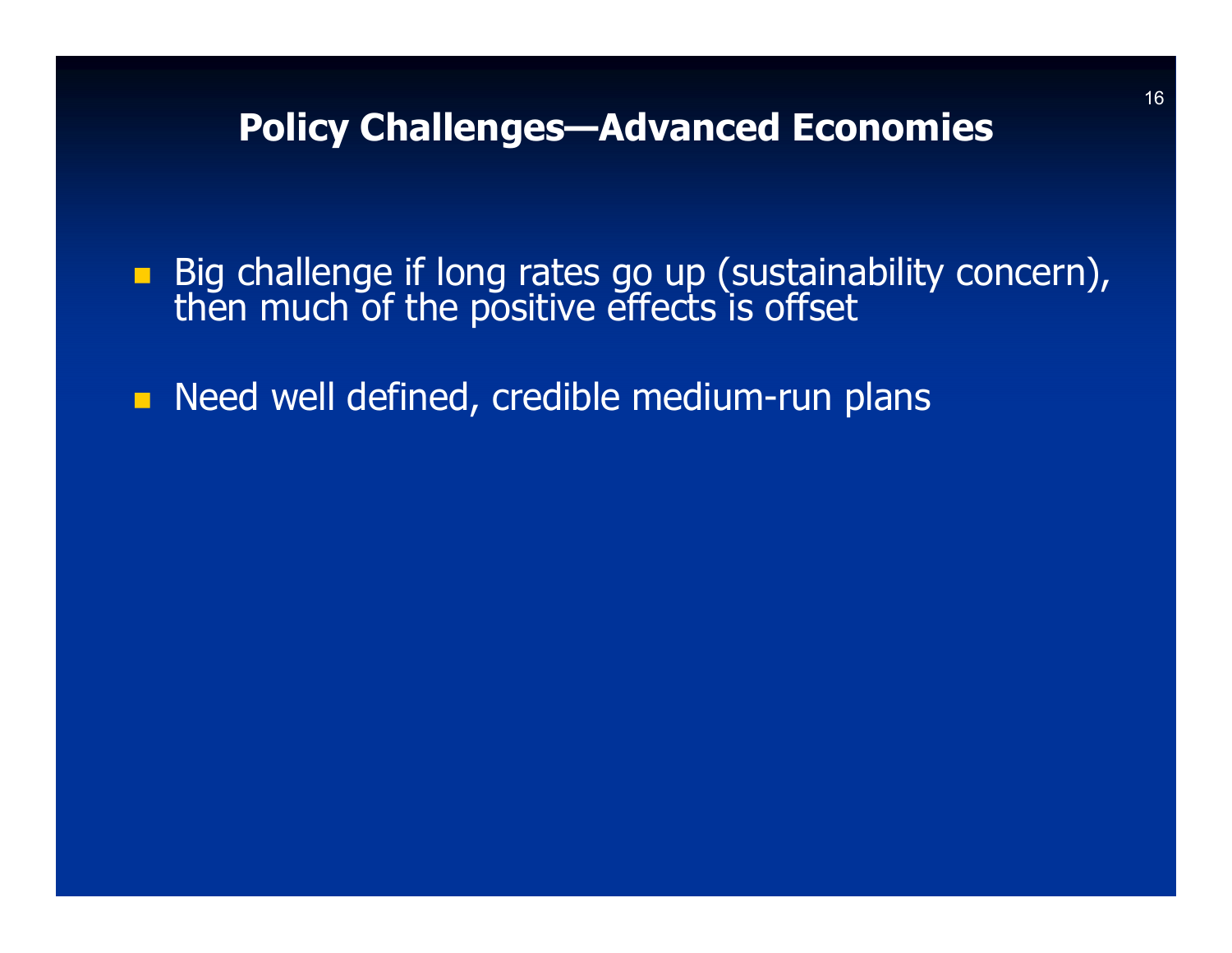## **Rising Concerns Over Fiscal Sustainability**



Source: Bloomberg, L.P.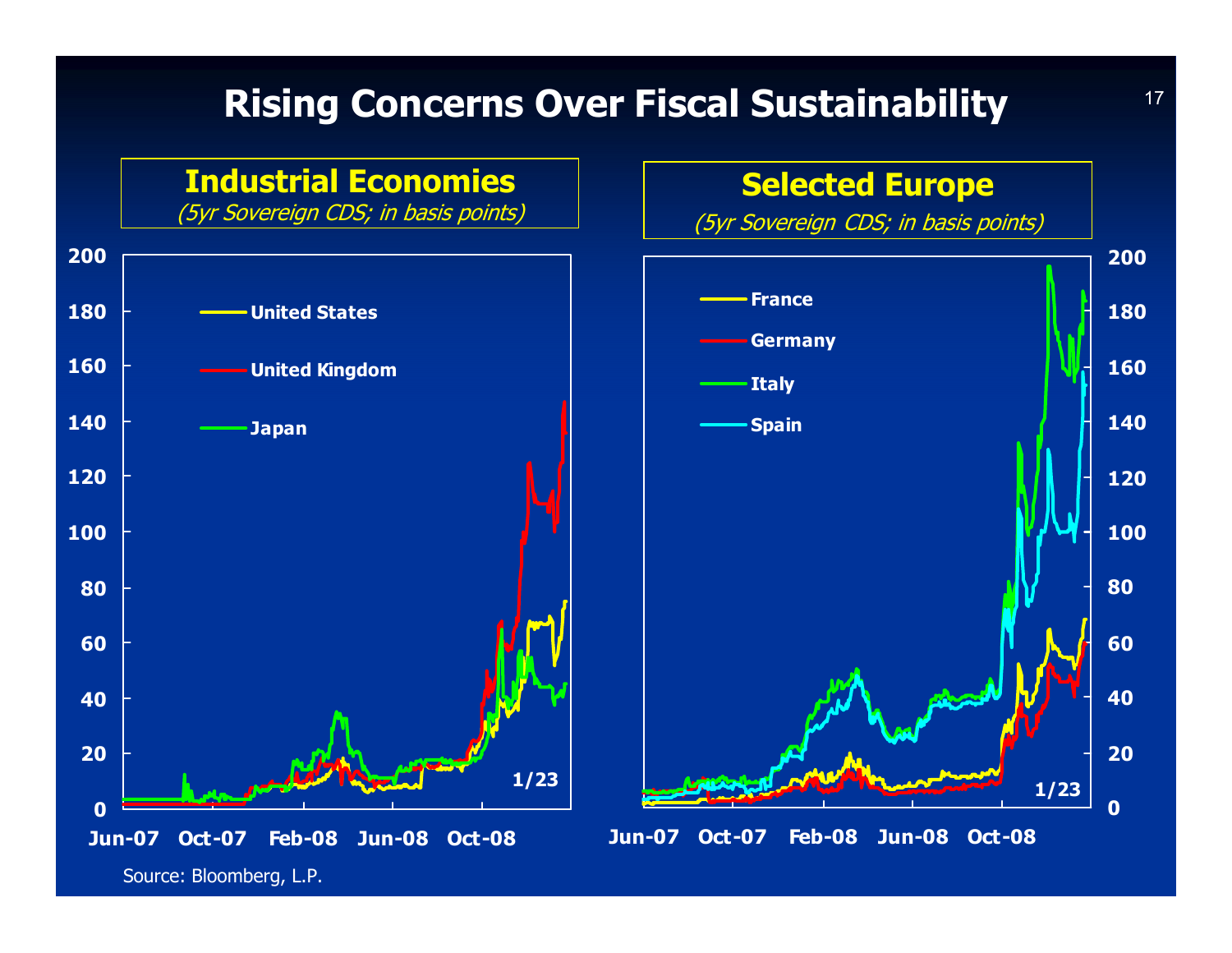#### **Ireland Sovereign and Bank CDS Spreads Before and After Public Guarantees**

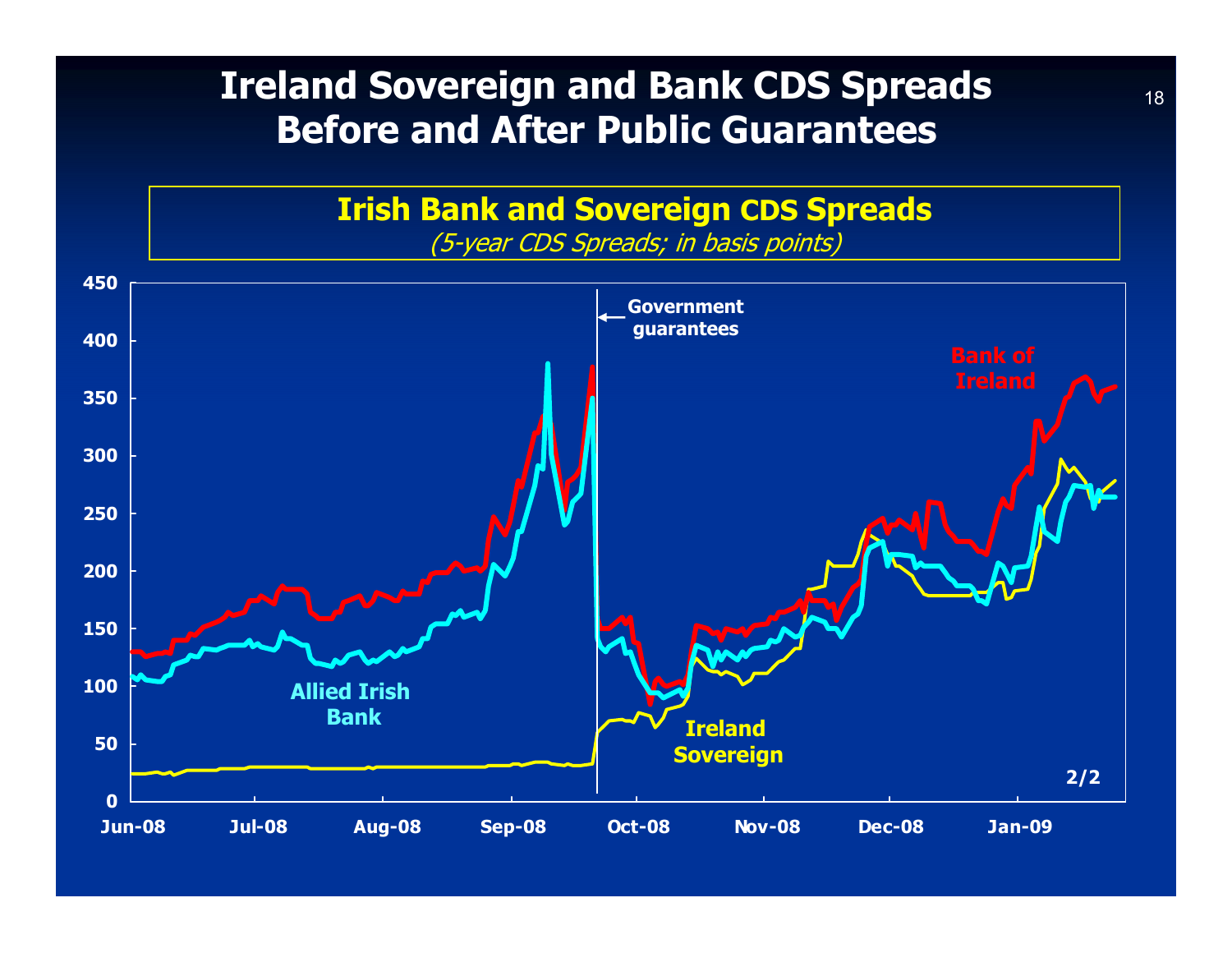## **Policy Challenges—Emerging Economies**

Same as advanced economies (bad loans, tight credit),<br>plus more:

- **D** C Lower commodity prices.
- **Lower export growth.**
- $\blacksquare$ Usual advice: Smooth if you can (reserves, exchange rates, fiscal policy).

Two issues:

 $\blacksquare$ How long? One year, or many more?

 $\blacksquare$  Capital account: ``Creeping stops'' of financing (home bias) Need liquidity support (reserves, swaps, new Fund facility)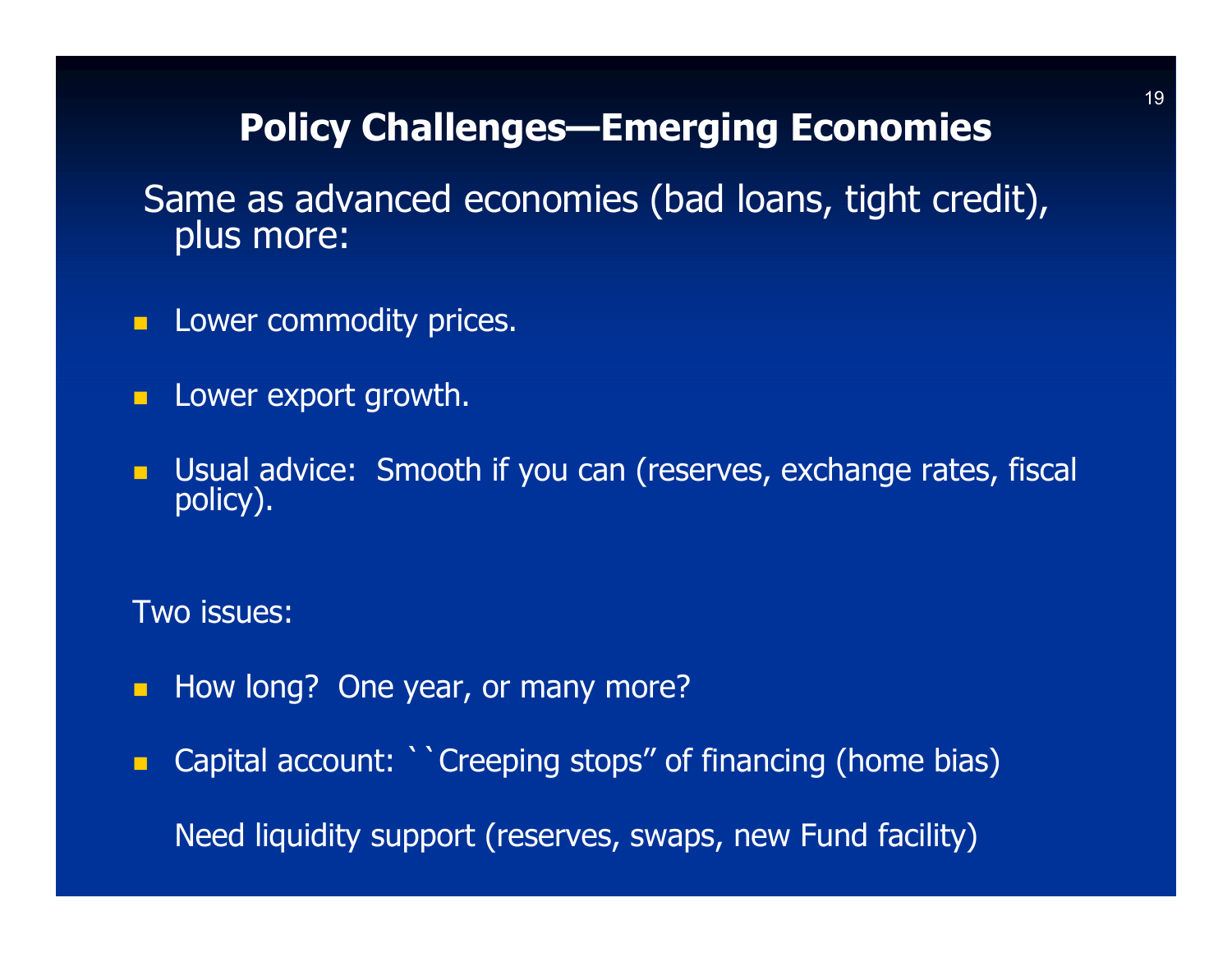### **New IMF Facility?**

#### Some directions:

- **E** Creeping stops: Largely exogenous, Slow, Long Lasting.
- $\blacksquare$ Prequalification, not conditionality
- $\blacksquare$ Precautionary. Available for 6 months, one year?
- **Long lasting. Same terms as SBA?**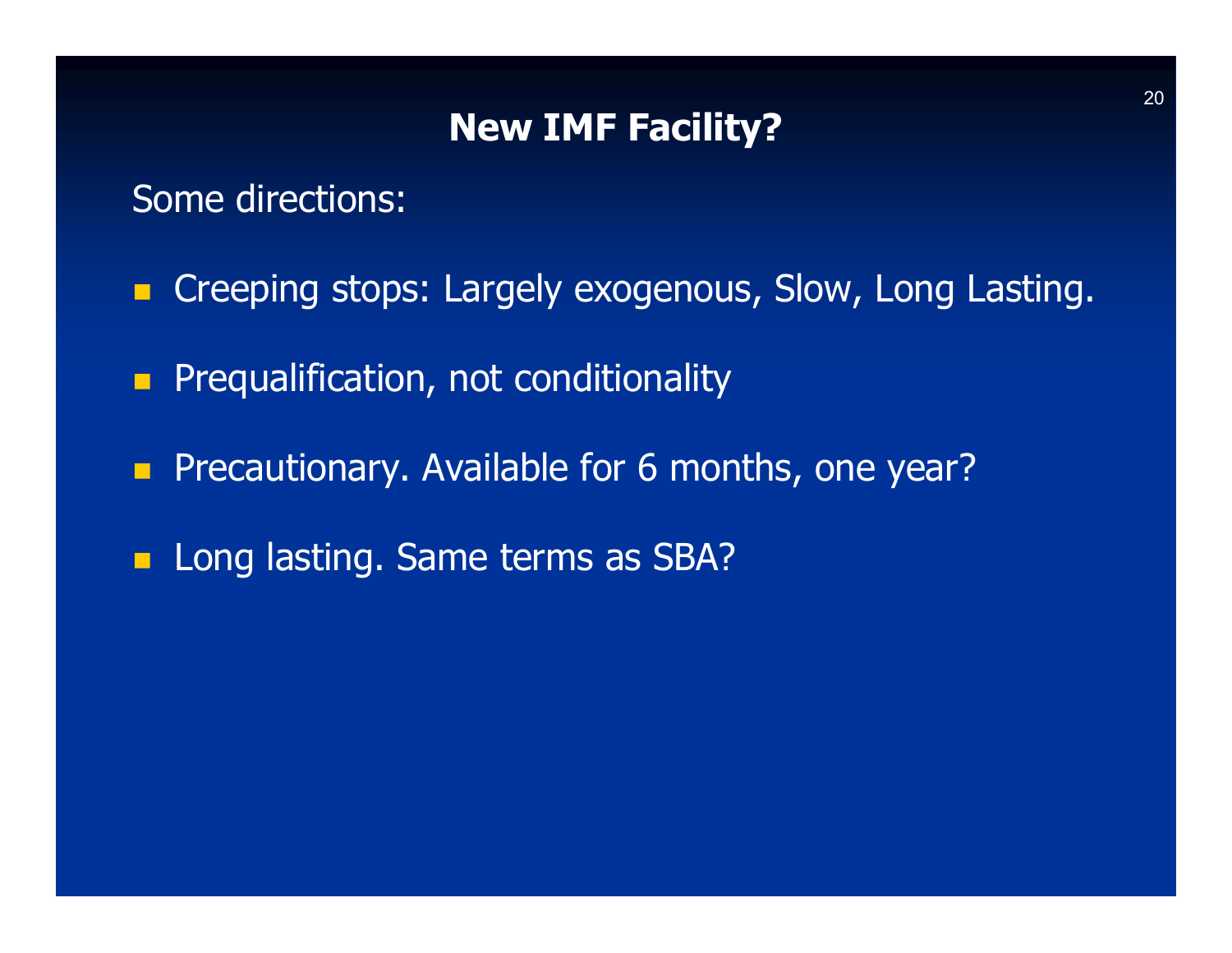#### **Recovery Prospects and Risks**

Recovery prospects based on: Slow improvement of<br>financial system; housing price stabilization; fiscal<br>impulses and other key policy actions.

#### Key Risks:

- **Policies not in place soon enough (more serious real and financial feedbacks)**
- **Policies in place, but do not work well (Japan, 1990s)**
- $\blacksquare$ Policies cannot help avoid sustained deflation
- $\blacksquare$ Policies help some at expense of others

Still, some reasons for optimism. Crisis of confidence, but confidence can return fairly fast with right policies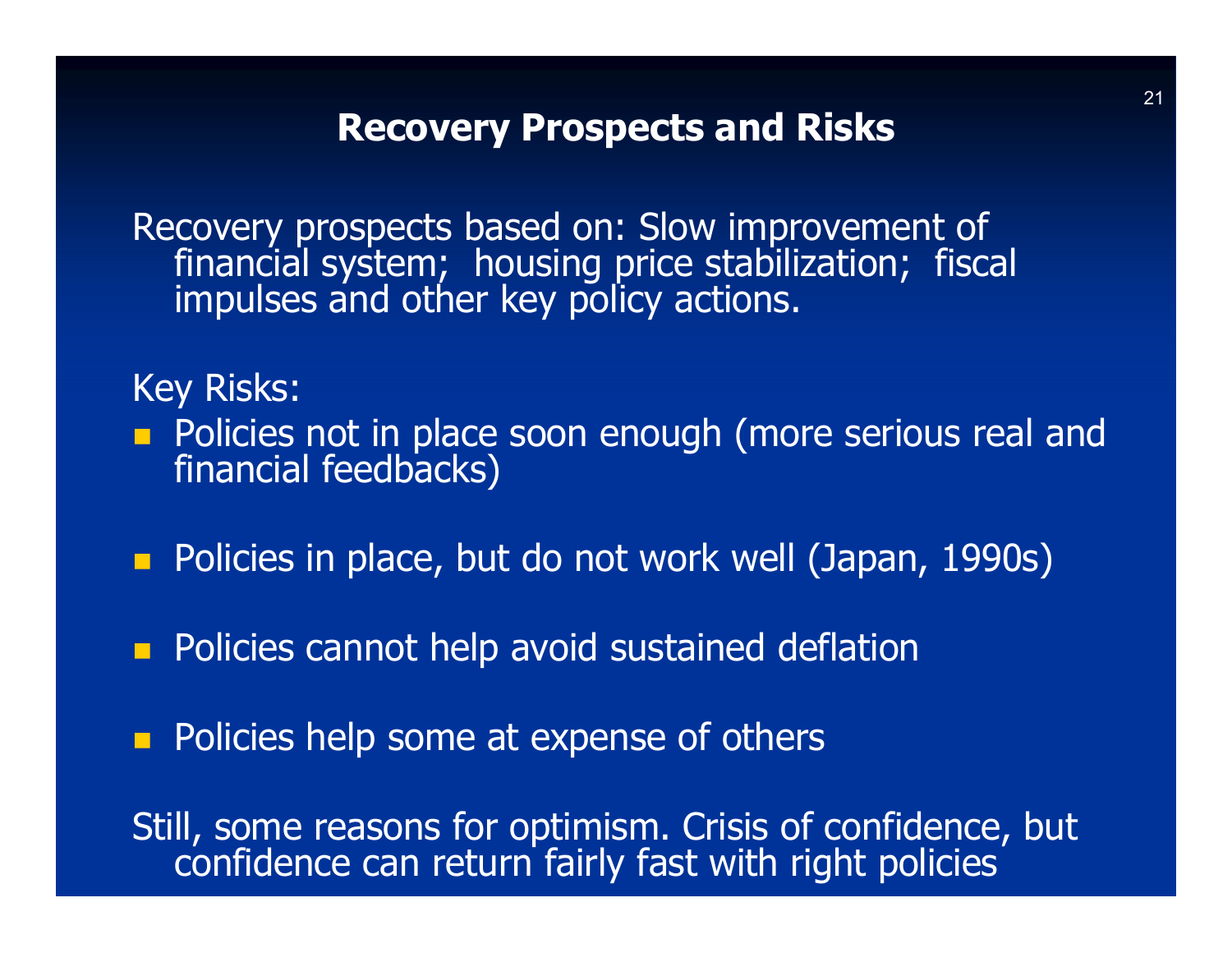#### **U.S. Housing – Signs of Stabilization?**